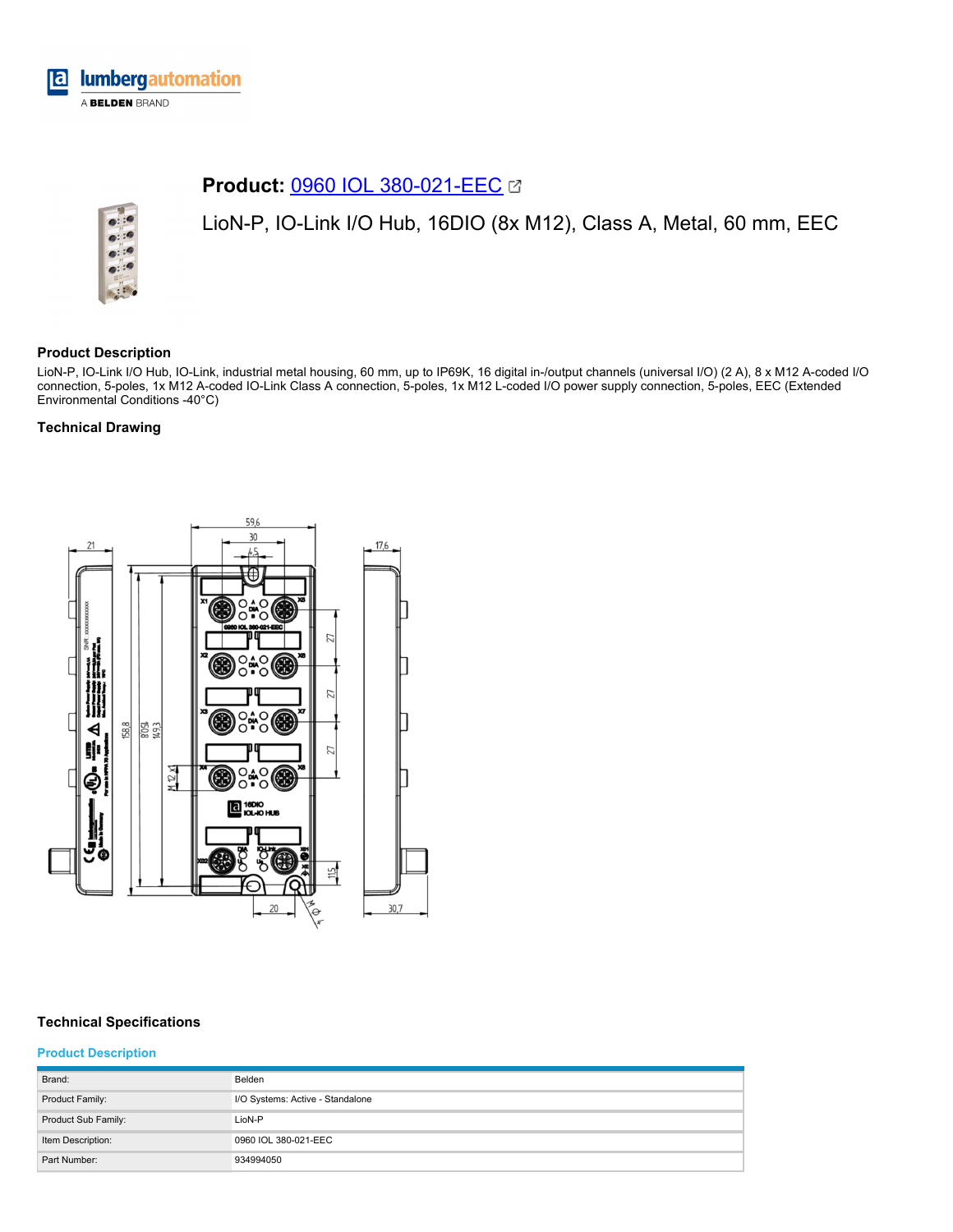| Device Type:                      | IO-Link Hub                    |
|-----------------------------------|--------------------------------|
| Protocol:                         | IO-Link                        |
| I/O Function:                     | 16DIO                          |
| <b>Bus Connection:</b>            | M12, 5-poles, A-coded          |
| Power Connection (System Supply): | M12, 5-poles, A-coded          |
| I/O Connection:                   | M12, 5-poles, A-coded          |
| I/O Type:                         | Digital In-/Output (Universal) |

### **General Data**

| Housing Material:                          | Metal, Zinc Die-cast                                                                                                     |
|--------------------------------------------|--------------------------------------------------------------------------------------------------------------------------|
| Housing Plating:                           | Nickel, matt                                                                                                             |
| Housing Color:                             | <b>Grey Metallic</b>                                                                                                     |
| Protection Degree / IP Rating**:           | IP65, IP67, IP69K                                                                                                        |
| Potted:                                    | Yes                                                                                                                      |
| Dimensions (W x H x D):                    | 60 mm x 31 mm x 159 mm                                                                                                   |
| Weight:                                    | 400 <sub>g</sub>                                                                                                         |
| Ambient Temperature (Operation)*:          | -40 °C to 70 °C                                                                                                          |
| Ambient Temperature (Storage/Transport):   | -40 °C to 85 °C                                                                                                          |
| Permissible Humidity (Operation):          | 5 %  95 % (For UL applications max. 80 %)                                                                                |
| Permissible Humidity (Storage/Transport):  | 5 %  95 % (For UL applications max. 80 %)                                                                                |
| Air Pressure (Operation):                  | 80 kPa  106 kPa (up to 2000 m above sea level)                                                                           |
| Air Pressure (Storage/Transport):          | 80 kPa  106 kPa (up to 2000 m above sea level)                                                                           |
| Flammabilty Class:                         | UL 94 (IEC 61010)                                                                                                        |
| Protection Class:                          | III, IEC 61140, EN 61140, VDE 0140-1                                                                                     |
| Pollution Degree:                          | 3 acc. to EN 60664-1, VDE 0110-1                                                                                         |
| <b>Vibration Resistance:</b>               | 15 g / 5 -500 Hz                                                                                                         |
| <b>Shock Resistance:</b>                   | 50 g / 11ms                                                                                                              |
| Mean Time To Failure (MTTF):               | 1665 years. acc. to Telcordia SR-332 (2011) 20°C                                                                         |
| <b>Contact Base Material:</b>              | M12, A-coded, CuSn, Gold-plated   M12 Power, L-coded, CuNi, Gold-plated                                                  |
| <b>Contact Bearer Material:</b>            | PA                                                                                                                       |
| O-Ring Material:                           | <b>FKM</b>                                                                                                               |
| Mounting:                                  | 2 hole screw mounting. Use standard M4 x 25 / 30 screws with toothed lock washer (as per DIN 125) and self-locking nuts. |
| Fastening Torque (Fixing Screw):           | M4: 1 Nm                                                                                                                 |
| Fastening Torque (Ground Connection (FE)): | M4: 1 Nm                                                                                                                 |
| Fastening Torque (Bus Connection):         | M12: 0.5 Nm                                                                                                              |
| Fastening Torque (Power Connection):       | M12: 0.5 Nm                                                                                                              |
| Fastening Torque (I/O Connection):         | M12: 0.5 Nm                                                                                                              |

### **IO-Links**

| Protocol:                     | IO-Link                                 |
|-------------------------------|-----------------------------------------|
| Connection:                   | M12, 5-poles, A-coded                   |
| Number of Connections:        |                                         |
| Specification:                | V1.1.2                                  |
| IO-Link Class:                | Class A                                 |
| Transmission Rate / COM Mode: | COM 3 (230.4 kbps)                      |
| Cycle Time / Update Rate:     | min. 1 ms                               |
| Parameter Storage:            | Supported                               |
| Frame Type:                   | Type 2 V                                |
| Process Data Length:          | 4 Bytes Input Data, 4 Bytes Output Data |
| Configuration:                | IODD, Process Data                      |

**Power Supply**

| Connection Module Supply Voltage:       | M12, 5-poles, A-coded |
|-----------------------------------------|-----------------------|
| Number of Connections:                  |                       |
| Current Carrying Capacity of Connector: | max. 4A               |
| Module Supply Voltage (Nominal):        | 24 V DC (SELV/PELV)   |
| Module Supply Voltage (Range):          | 18 V DC to 30 V DC    |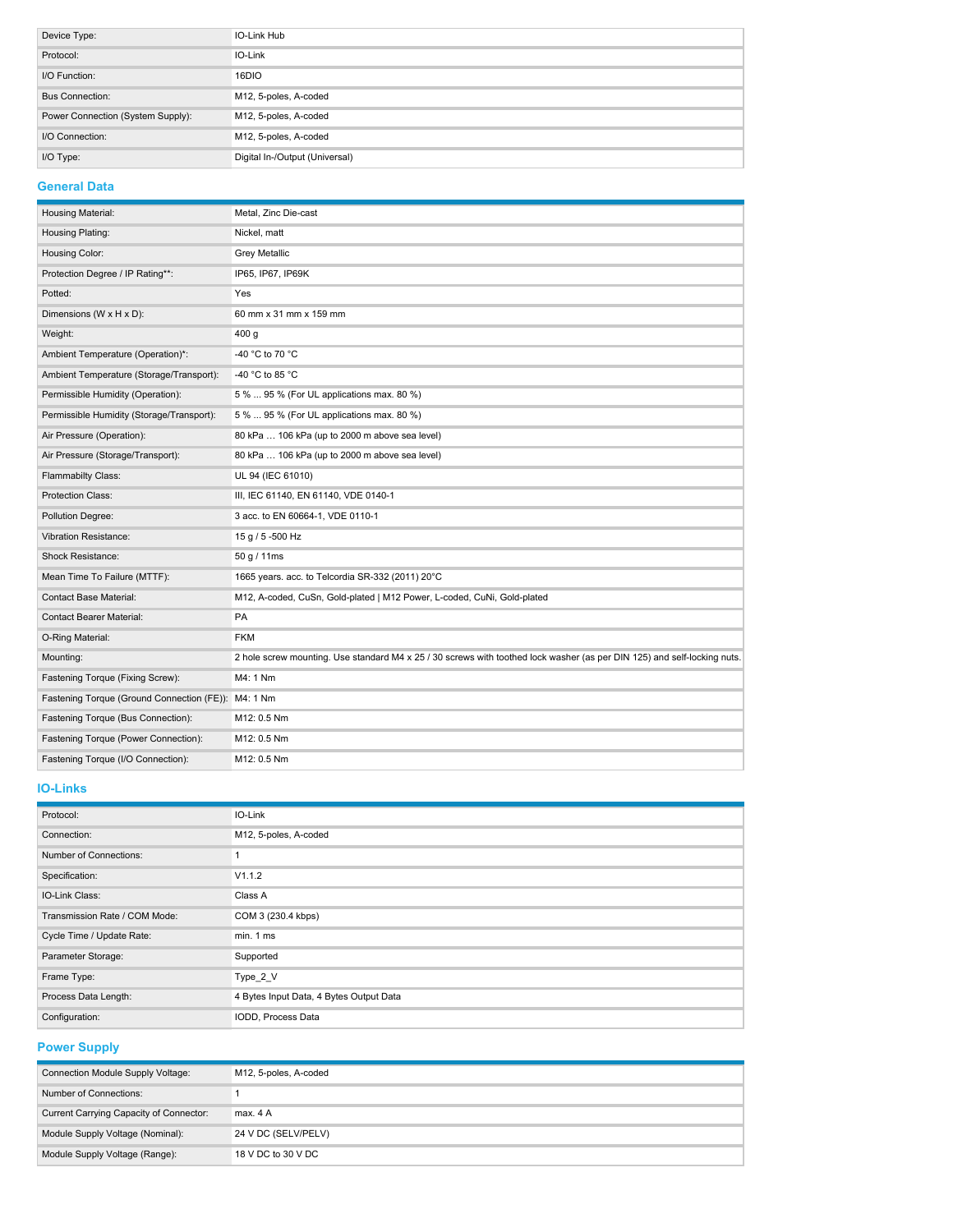| Current Consumption (typ.):             | 80 mA (at 24 V DC)          |
|-----------------------------------------|-----------------------------|
| Reverse Polarity Protection:            | Yes                         |
| Status Indicator:                       | LED green                   |
| Diagnostic Indicator:                   | LED red                     |
| Connection Sensor Supply Voltage:       | M12 Power, 5-poles, L-coded |
| Number of Connections:                  | $\mathbf{1}$                |
| Current Carrying Capacity of Connector: | max. 16 A                   |
| Sensor Supply Voltage (Nominal):        | 24 V DC (SELV/PELV)         |
| Sensor Supply Voltage (Range):          | 18 V DC to 30 V DC          |
| Reverse Polarity Protection:            | Yes                         |
| Status Indicator:                       | LED green                   |
| Diagnostic Indicator:                   | LED red                     |
| Connection Actuator Supply Voltage:     | M12 Power, 5-poles, L-coded |
| Number of Connections:                  | $\mathbf{1}$                |
| Current Carrying Capacity of Connector: | max. 16 A                   |
| Actuator Supply Voltage (Nominal):      | 24 V DC (SELV/PELV)         |
| Actuator Supply Voltage (Range):        | 18 V DC to 30 V DC          |
| Reverse Polarity Protection:            | Yes                         |
| Status Indicator:                       | LED green                   |
| Diagnostic Indicator:                   | LED red                     |

# **Digital Input Channels**

| Number of Digital Input Channels: | max. 16, universal                                           |
|-----------------------------------|--------------------------------------------------------------|
| Connection:                       | M12, 5-poles, A-coded                                        |
| Number of Ports:                  | 8x, X1 to X8                                                 |
| Channel Type:                     | Type 3 acc. to IEC 61131-2                                   |
| Input Wiring:                     | 2-, 3-, 4-wire                                               |
| Nominal Voltage:                  | 24 V DC via US (module power supply)                         |
| Nominal Current:                  | typ. 5 mA                                                    |
| Sensor Current Supply:            | max. 500 mA per port (at 25°C)                               |
| Sensor Type:                      | PNP                                                          |
| Input Voltage Range "0" signal:   | $-3$ V DC $+5$ V DC                                          |
| Input Voltage Range "1" signal:   | 11 V DC  30 V DC                                             |
| Input Filter Time:                | 0 to 3 ms, configurable                                      |
| <b>Protective Circuit:</b>        | Electronicaly: Overload protection, short-circuit protection |
| Status Indicator:                 | LED white or yellow per channel                              |
| Diagnostic Indicator:             | LED red per port                                             |

# **Digital Output Channels**

| Number of Digital Output Channels: | max. 16, universal                                           |
|------------------------------------|--------------------------------------------------------------|
| Connection:                        | M12, 5-poles, A-coded                                        |
| Number of Ports:                   | 8x, X1 to X8                                                 |
| Channel Type:                      | p-switching                                                  |
| Output Wiring:                     | 2-, 3-wire                                                   |
| Nominal Voltage:                   | 24 V DC via UL (supplied Pin 2 / 4 of M12 Power Connector)   |
| Output Current per Channel:        | max. 2A                                                      |
| Output Current per Module:         | max. 9 A                                                     |
| Galvanically Isolated:             | No                                                           |
| Protective Circuit:                | Electronicaly: Overload protection, short-circuit protection |
| Overload Behavior:                 | Auto off and on switching / Manual restart                   |
| Status Indicator:                  | LED white or yellow per channel                              |
| Diagnostic Idicator:               | LED red per channel                                          |

# **Electrical Isolation**

| US (System Supply Voltage) / FE:   | 500 V DC |
|------------------------------------|----------|
| US / UL (Actuator Supply Voltage): | 500 V DC |
| UL / FE:                           | 500 V DC |